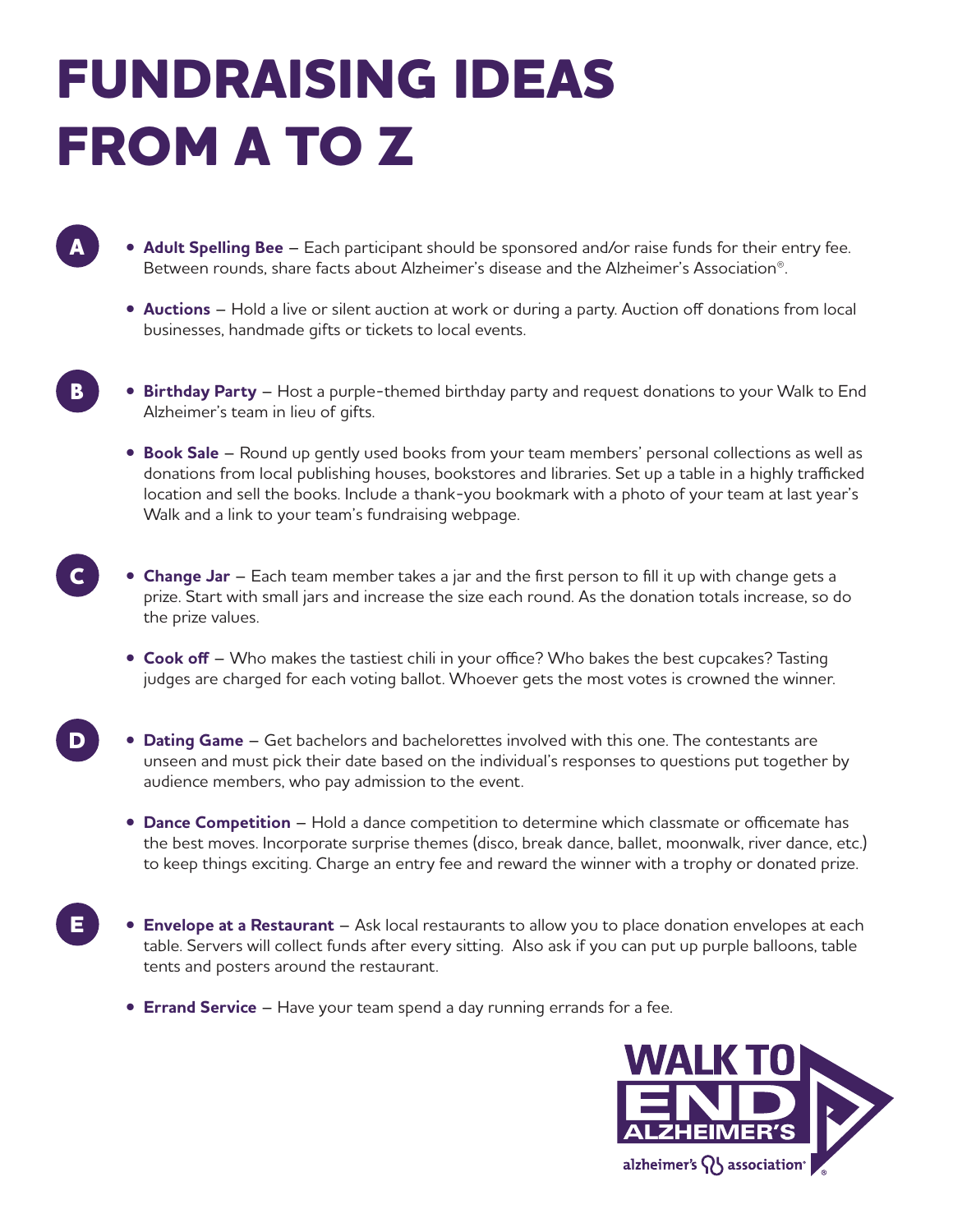**• Face Painting** – Set up a booth at a park or in conjunction with another event.

**F**

**G**

**H**

**I**

**J**

**K**

**L**

- **Fashion Show**  Put a spin on the traditional fashion show by holding a pet fashion show, a Halloween costume show or an accessory show. Be creative, charge an admission fee and find a way to incorporate stories from those affected by Alzheimer's disease.
- **Game Night** Host a party with a variety of board games. Charge a \$10 entry fee and sell snacks. Or hold a card tournament with a \$20 entry fee — half goes to the winner and half goes to your Walk team.
- **Garage Sale** Team members donate items for one huge garage sale. Advertise the sale wherever you can and make sure to mention that all donations benefit the care, support and research efforts of the Alzheimer's Association.
- **Haunted House** Decorate a house or school and charge admission. Set up a couple games and organize a hay ride for even more fall fundraising.
	- **Hot Dog Eating Contest** Find someone to donate the hot dogs (or substitute any food you'd like). Charge an entry fee and sell tickets to the event.
- **Ice Cream Social**  Host an office get-together by selling packaged ice cream or access to a sundae bar. Don't forget the purple sprinkles!
	- **Igloo Contest**  Charge an entry fee for participation in an igloo-building contest. The best one wins a prize. Igloos too difficult? How about a snowman competition?
	- **Jail-and-Bail** Kidnap a boss, principal or owner of a restaurant and ship him or her off to "jail." Those who are "locked up" can post their own bail by making a donation to the Association, or they can solicit bail from friends, family, and employees.
		- **Jeans Day**  Have co-workers donate \$5 to wear jeans for the day. Spice it up by making it a Hat Day, Team Spirit Day, Purple Day, etc.
	- **Karaoke Night**  Hold this event at a popular neighborhood spot and charge an entrance fee, or rent a karaoke machine and hold a tournament at your house or office. Voting is done with donations!
		- **Kiss the Pig** Put photos of select teachers or employees on individual jars. He or she who has the most money in their jar must kiss a pig (or a team mascot, dog, etc.).
	- **Lemonade Stand**  It's classic and effective. Make the lemonade with a twist by adding fresh fruit or serve as a slushy. Let the kids help out!
		- **Lunch with the CEO or Celebrity** Auction off a special lunch with your company's CEO or a local celebrity.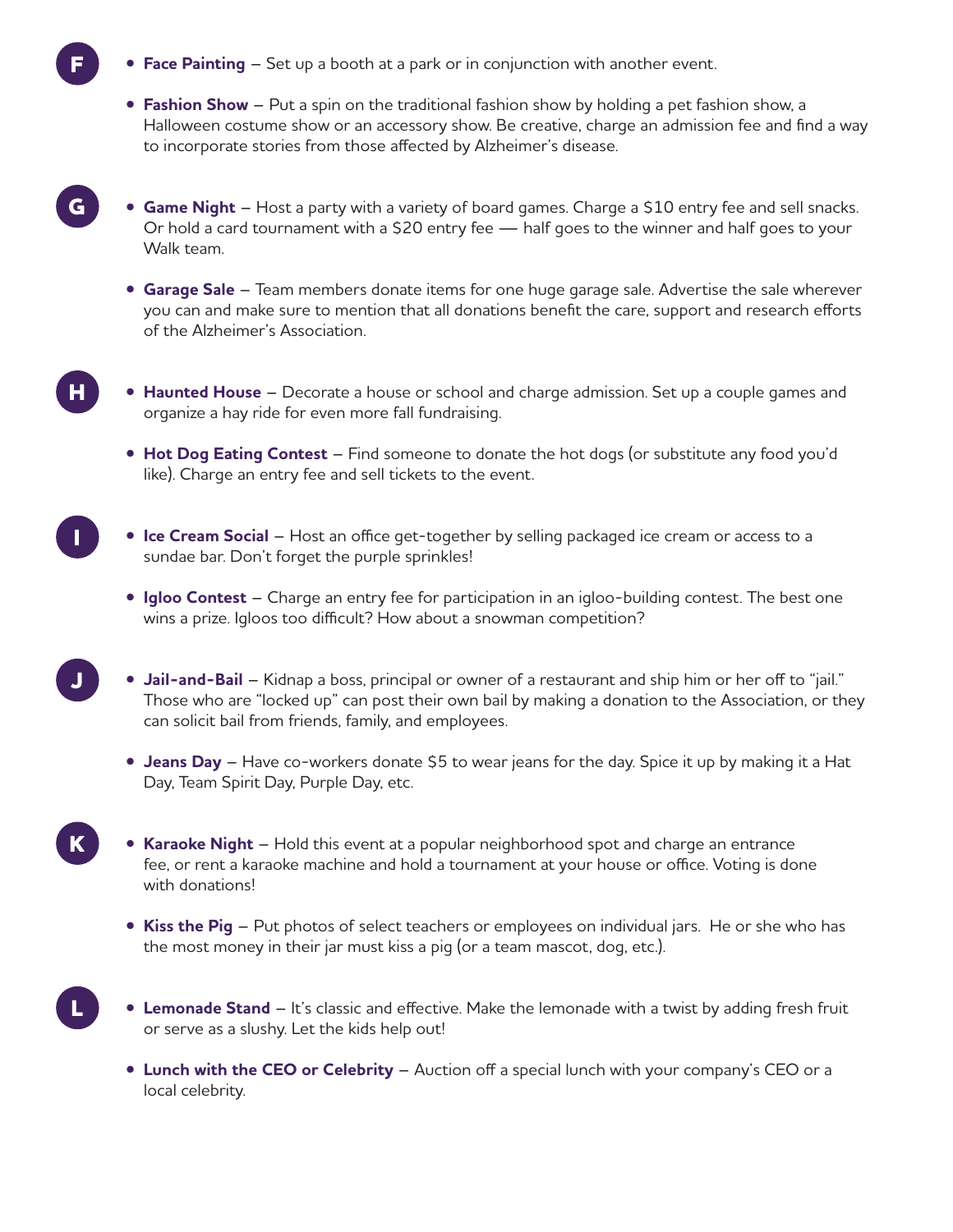- **Matching Gifts** Many companies already have a matching gift program. Ask your company to match what you raise. This is an easy way to double your funds!
- **Movie Night**  Host a movie night at a local park, civic center, school auditorium, library or team member's house. Sell popcorn, homemade treats, drinks and candy.
- **New Year's Eve Party**  Ring in the new year with donations to your Walk to End Alzheimer's team! Make this party one not to miss with a unique theme, raffles and prizes.
	- **Network** Use Facebook, Twitter, LinkedIn and any other social networking sites to let your friends and family across the country know about your Walk to End Alzheimer's fundraising efforts. Post your goal and periodic progress updates. Include links to your Walk fundraising page.
- **Office Olympics** Hold events like typing competitions, swivel chair races, staple pull contests, a stress ball toss, a water cooler drinking game, etc. Ask all participants to pay an entry fee. **O**
	- **Ornament Sale** Create holiday ornaments with your team and sell them.

**M**

**N**

**P**

**Q**

**R**

**T**

- **Pancake Breakfast** This is a perfect event to host before work or a worship service. Pair coffee and juice with the pancakes and charge \$10 a plate.
	- **Play-Off** Choose your favorite sport and put departments, teams, students, teachers, etc., up against each other to compete. Invite the rest of the school or company to watch and cheer. Sell tickets or charge an admission at the door.
	- **Questions-for-\$1** Set up a jar and charge \$1 (or any donation) per question you answer. Ask your boss to set one in his or her office, too!
		- **Quiz Bowl** Hold a trivia night at a local establishment. See if the restaurant will donate a portion of the night's proceeds to your Walk to End Alzheimer's team and gift cards for the trivia winners.
- **Raffles** Raffle off prizes or split the pot with the popular 50/50 option.
	- **Rapping Contest**  Showcase talent or lack of talent for fun and charity!
- **Services** Team members offer services for a fee and donate all proceeds. Ideas include salon treatments, photography, babysitting, golf lessons, landscaping and other odd jobs. These services could also be used as prizes for another fundraiser. **S**
	- **Spot the Baby Competition** Have everyone bring in baby photos of themselves. Invite co-workers, friends or family to see who can correctly identify the most. Charge \$5 for each entry.
	- **Theater Night** Ask your local theater to put on a special performance in which a portion of the ticket (and possibly concession) sales is donated to your Walk team. Invite everyone you know and promote the event through social media.
		- **Tug-of-War Tournament** Hold a tug-of-war tournament to find out which department or class is the strongest. Teams pay an entry fee and are encouraged to create names and T-shirts. Hold a potluck afterward and set out donation canisters.